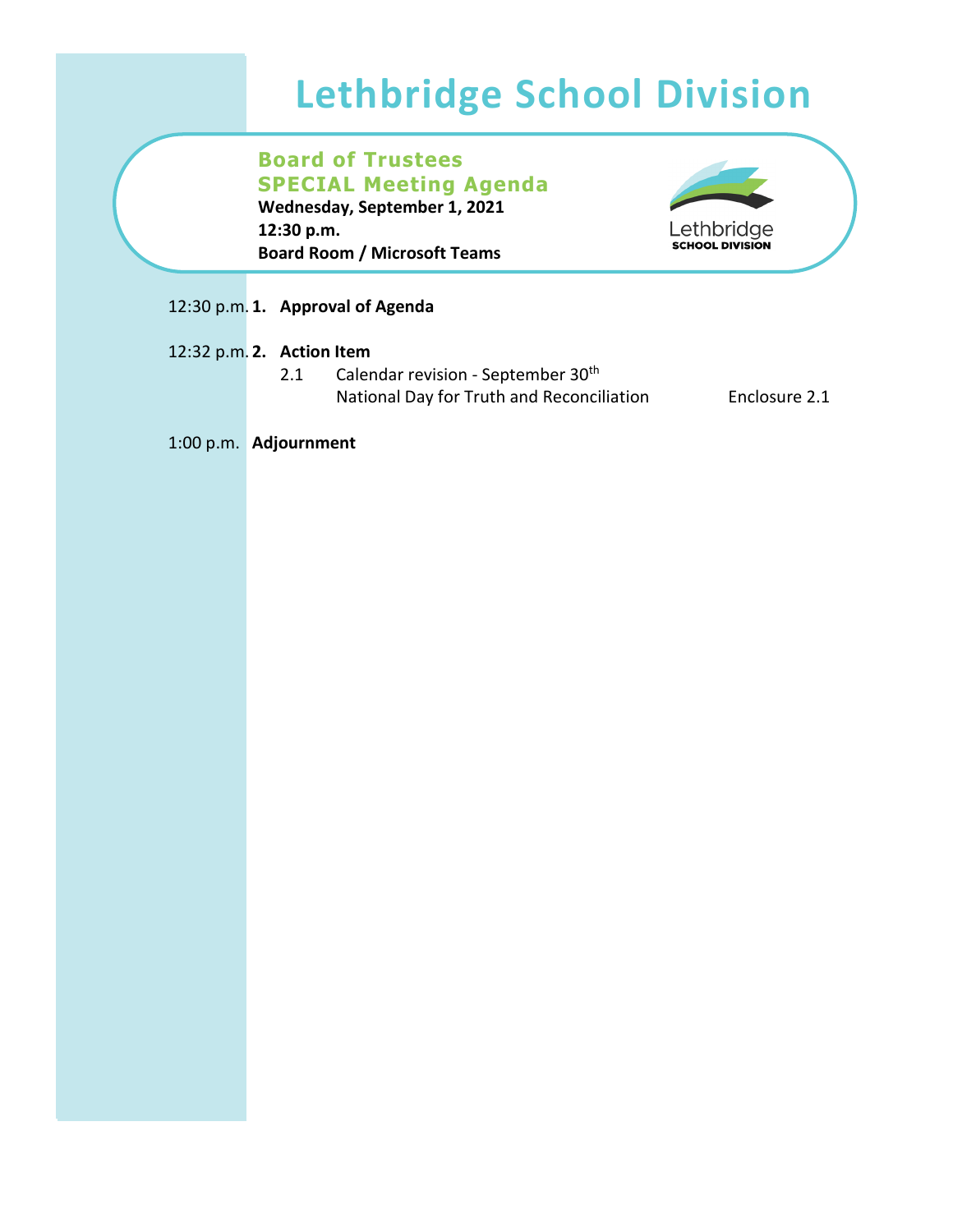#### **MEMORANDUM**

September 1, 2021

To: Board of Trustees

From: Cheryl Gilmore Superintendent of Schools

## **Re: September 30th National Day for Truth and Reconciliation**

### **Background**

The federal government announced that September 30<sup>th</sup> would be a National Day for Truth and Reconciliation. The Board will discuss the possibility of a revised calendar to recognize the national holiday. The revised calendar is attached.

### **Recommendations**

It is recommended that the Board approve the revised calendar to recognize the Nationally acclaimed holiday, "National Day for Truth and Reconciliation," on Thursday, September 30, 2021.

Respectfully submitted, Cheryl Gilmore